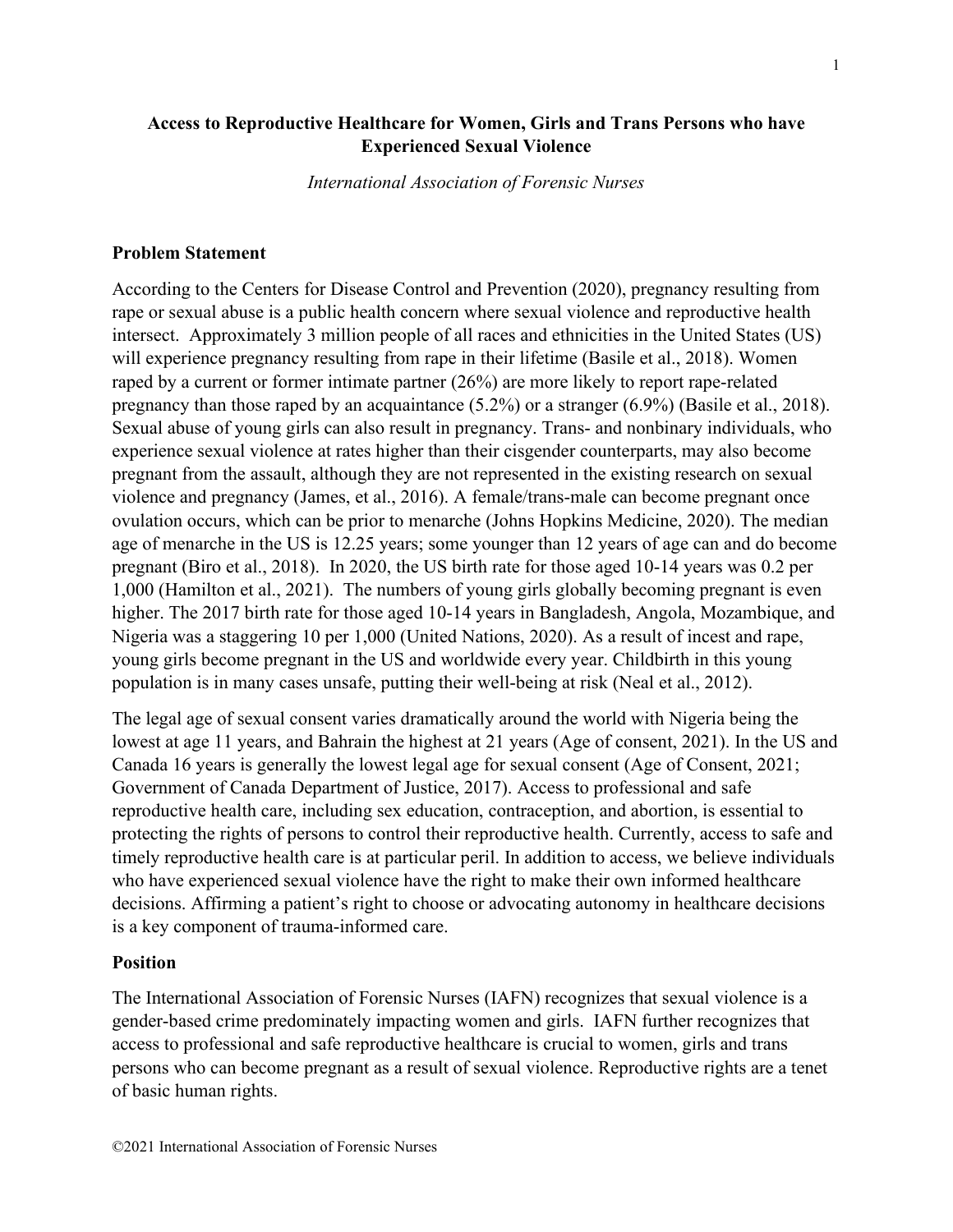The International Association of Forensic Nurses asserts that:

- 1. Reproductive health is a basic human right and one of the most important aspects of patients' lives.
- 2. Individuals have the right to make informed healthcare decisions including exercising their reproductive health care options.
- 3. All forensic nursing programs should offer, and where requested, provide emergency contraception to their patients.
- 4. Individuals who experience pregnancy, whether from sexual violence or any other circumstance, have a right to exercise all reproductive health care options, including abortion.
- 5. Policies or laws that make contraception and abortion care inaccessible to all or some people are engaging in reproductive coercion on a structural level (Dejoy, 2019).
- 6. Denying reproductive rights to patients, including access to safe and legal abortion, is in itself a form of control and abuse and will result in serious negative consequences including immediate and long-term injury to reproductive organs, infertility, and even death (Dejoy, 2019; WHO, 2021).
- 7. Reproductive health research needs to be more gender inclusive in order to more fully inform the needs of transgender and gender diverse patients (Moseson et al., 2020).

## **Rationale**

The Office of the High Commissioner for Human Rights at the United Nations defines human rights as "inherent to us all, regardless of nationality, sex, national or ethnic origin, color, religion, language, or any other status…." without discrimination – and further affirms that abortion is a human right (United Nations, Office of the High Commissioner, n.d.; United Nations, 2018). The United Nations (2018) also states that preventable maternal deaths resulting from unsafe abortions are a violation of the right to life. Reproductive rights are a specific form of human rights (Parker, 2020). The Institute for Women's Policy Research (2021) defines reproductive rights as an individual having the ability to decide whether and when to have children, granting individuals control that is vital to their socio-economic well-being and overall health. Reproductive justice means that every person has the human right to maintain personal bodily autonomy, have children, not have children, and parent children in safe and sustainable communities (Ross & Solinger, 2017).

Criminalizing abortion does not stop abortion but compels people to seek unsafe abortions instead (Faundes & Shah, 2015). Worldwide unsafe abortions account for 4.7 to 13.2% of pregnancy-related deaths and lead to 7 million largely preventable hospitalizations (Say et al., 2014; Singh & Maddow-Zimet, 2012). Restrictive reproductive rights and unintentional pregnancy have been associated with premature labor, premature birth, low infant birth weight, and pregnancy-associated hypertension (Mohllajee et al. 2007; Wallace, Evans, & Theall, 2010). The societal cost to treat immediate and long-term unsafe abortion complications including infertility are in the billions of dollars in developing countries (Rodgers et al., 2021).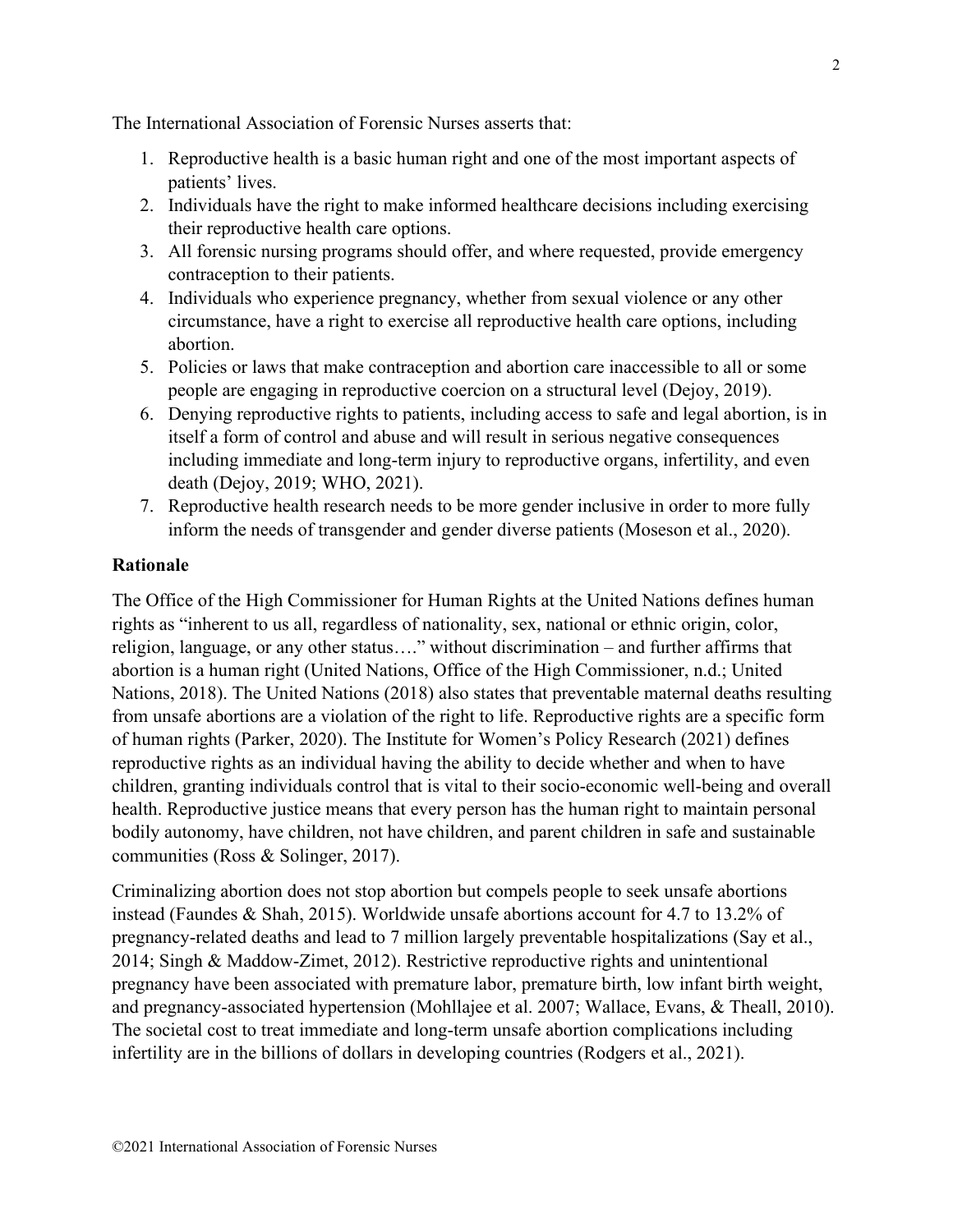Sexual violence across the lifespan is linked to many negative consequences beyond pregnancy, including post-traumatic stress disorder (PTSD), depression, anxiety, high-risk sexual behaviors, substance abuse, suicidal ideation, and re-victimization (Barlow, Goldsmith-Turrow, & Gerhart, 2017). Additionally, experiencing sexual violence at any age can affect response to pregnancy and childbirth. Individuals who have experienced sexual violence have more health complaints during pregnancy, are fearful of childbirth, have difficulties with delivery, exhibit more PTSD symptoms and anxiety, and consume more harmful substances during pregnancy (Brunton  $\&$ Dryer, 2021). These negative symptoms are exacerbated when pregnancy results from sexual violence (Brunton & Dryer, 2021).

IAFN is committed to the care of patients whose lives are affected by violence. IAFN understands that unrestricted access to reproductive health care, including abortion, is especially important for persons who have experienced sexual violence and crucial for those who experience pregnancy as a result of sexual violence.

#### **References**

- Age of Consent (2021). *Highest and lowest ages of consent.* <https://www.ageofconsent.net/highest-and-lowest>
- Barlow, M., Goldsmith-Turrow, R., & Gerhart, J. (2017). Trauma appraisals, emotion regulation difficulties, and self-compassion predict posttraumatic stress symptoms following childhood abuse. *Child Abuse & Neglect, 65,* 37-47. <https://doi.org/10.1016/j.chiabu.2017.01.006>
- Basile, K.C., Smith, S.G., Liu, y., Kresnow, M., Fasula, A.M., Gilbert, L., Chen, J. (2018). Raperelated pregnancy and association with reproductive coercion in the U.S. *American Journal of Preventive Medicine*, 55(6), 770-776. doi: 10.1016/j.amepre.2018.07.028
- Biro, F.M., Pajak, A., Wolff, M.S., Pinney, S.M., Windham, G.C., Galvez, M.P., Greenspan, L.C., Kushi, L.H., & Teitelbaum, S.L. (2018). Age of menarche in a longitudinal U.S. cohort. *Journal of Pediatric & Adolescent Gynecology, 31*(4), 339-345. doi: 10.1016/j.jpag.2018.05.002.
- Brunton, R. & Dryer, R. (2021). Child sexual abuse and pregnancy: A systematic review of the literature. *Child Abuse & Neglect, 111,* 104802. doi: 10.1016/j.chiabu.2020.104802.
- Centers for Disease Control & Prevention. (2020). *Understanding pregnancy resulting from rape in the US.* Centers for Disease Control and Prevention. <https://www.cdc.gov/violenceprevention/sexualviolence/understanding-RRP-inUS.html>
- Dejoy, G. (2019). State reproductive coercion as structural violence. *Columbia Social Work Review, 17*(1)*,* 36-53. https://doi.org/10.7916/cswr.v17i1.1827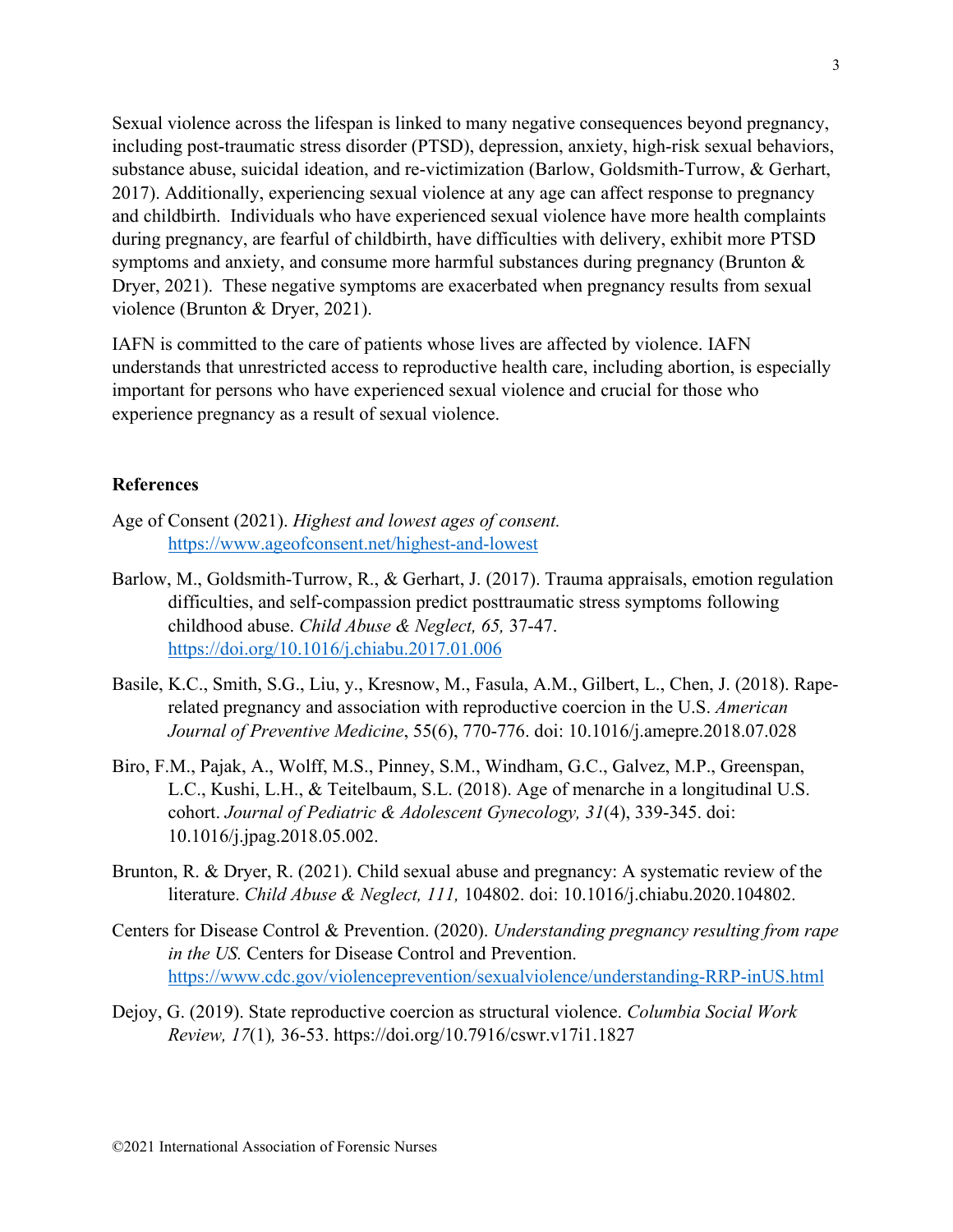- Faúndes, A., & Shah, I.H. (2015). Evidence supporting broader access to safe legal abortion. *International Journal of Gynecology & Obstetrics,* 131, S56-S59. DOI: 10.1016/j.ijgo.2015.03.018
- Government of Canada Department of Justice (2017). *Age of consent to sexual activity.* Government of Canada. <https://www.justice.gc.ca/eng/rp-pr/other-autre/clp/faq.html>
- Hamilton, B.E., Martin, J.A., Osterman, J.K., & Division of Vital Statistics, National Center for Health Statistics. (2021, May). *Births: Provisional date for 2020.* Centers for Disease Control and Prevention. https://www.cdc.gov/nchs/data/vsrr/vsrr012-508.pdf
- Institute for Women's Policy Research (2021). Status of Women in the States. [https://statusofwomendata.org/explore-the-data/reproductive-rights/reproductive-rights](https://statusofwomendata.org/explore-the-data/reproductive-rights/reproductive-rights-full-section/)[full-section/](https://statusofwomendata.org/explore-the-data/reproductive-rights/reproductive-rights-full-section/)
- James, S. E., Herman, J. L., Rankin, S., Keisling, M., Mottet, L., & Anafi, M. (2016). The report of the 2015 U.S. Transgender Survey [https://www.transequality.org/sites/default/files/doc](https://www.transequality.org/sites/default/files/doc%20s/USTS-Full-Report-FINAL.PDF)  [s/USTS-Full-Report-FINAL.PDF](https://www.transequality.org/sites/default/files/doc%20s/USTS-Full-Report-FINAL.PDF)
- Johns Hopkins Medicine. (2020). *Can a girl get pregnant if she has never had her period?* Johns Hopkins Medicine. [https://www.hopkinsallchildrens.org/Patients-Families/Health-](https://www.hopkinsallchildrens.org/Patients-Families/Health-Library/HealthDocNew/Can-a-Girl-Get-Pregnant-if-She-Has-Never-Had-Her-P)[Library/HealthDocNew/Can-a-Girl-Get-Pregnant-if-She-Has-Never-Had-Her-P](https://www.hopkinsallchildrens.org/Patients-Families/Health-Library/HealthDocNew/Can-a-Girl-Get-Pregnant-if-She-Has-Never-Had-Her-P)
- Mohllajee, A.P, Curtis, K.M., Morrow, B., & Marchbanks, P.A. (2007). *Obstetrics & Gynecology, 109(3),* 678-686. doi: 10.1097/01.AOG.0000255666.78427.c5.
- Moseson, H., Zazanis, N., Goldberg, E., Fix, L., Durden, M., Stoeffler, A., Hastings, J., Cudlitz, L., Lesser-Lee, B., Letcher, L., Reyes, A., & Obedin-Maliver, J. (2020). The imperative for transgender and gender nonbinary inclusion: Beyond women's health. *Obstetrics and gynecology, 135*(5), 1059–1068.<https://doi.org/10.1097/AOG.0000000000003816>
- Neal, S., Matthews, Z., Frost, M., Fogstad, H., Camacho, A.V., & Laski, L. (2012). Childbearing in adolescents aged 12-15 years in low resource countries: A neglected issue. New estimates from demographic and household surveys in 42 countries. *ACTA Obstetricia et Gynecologica Scandinavica, 91*(9), 1114-8. doi: 10.1111/j.1600-0412.2012.01467.x.
- Parker, W. (2020). The moral imperative of reproductive rights, health, and justice. *Best Practices & Research Clinical Obstetrics & Gynecology, 62,* 3-10. doi: 10.1016/j.bpobgyn.2019.07.006
- Rodgers, Y.M., Coast, E., Lattof, S.R., Poss, C., & Moore, B. (2021). The macroeconomics of abortion: A scoping review and analysis of the costs and outcomes. *PLoS One, 16*(5):e0250692. doi:10.1371/journal.pone.0250692.
- Ross, L. & Solinger, R. (2017). *Reproductive Justice: An Introduction.* University of California Press.